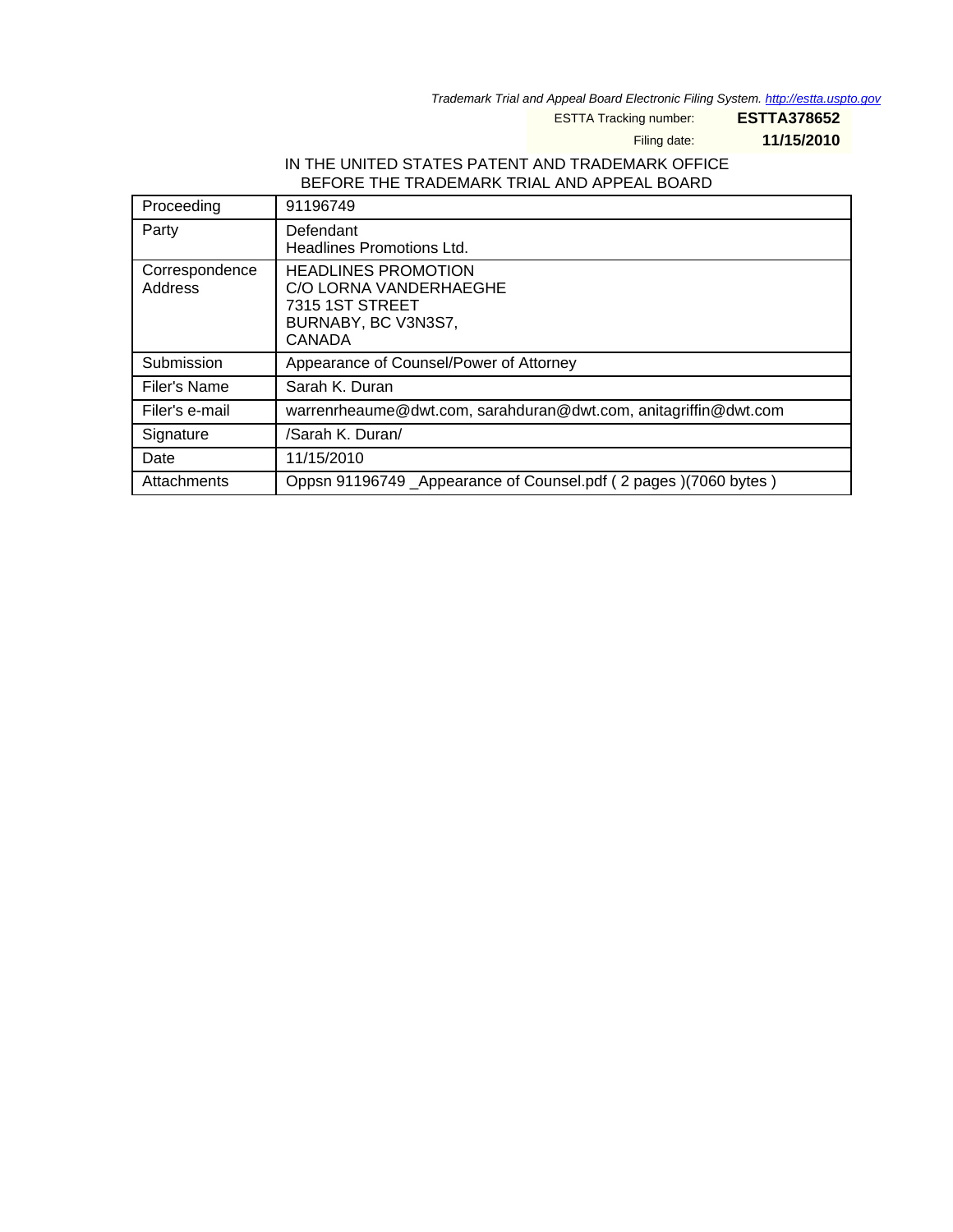| 1              |                                                                                                                                                                                                                                                                                                                                                                              |                                                                              |  |
|----------------|------------------------------------------------------------------------------------------------------------------------------------------------------------------------------------------------------------------------------------------------------------------------------------------------------------------------------------------------------------------------------|------------------------------------------------------------------------------|--|
| $\overline{2}$ | IN THE UNITED STATES PATENT AND TRADEMARK OFFICE                                                                                                                                                                                                                                                                                                                             |                                                                              |  |
| 3              | BEFORE THE TRADEMARK TRIAL AND APPEAL BOARD                                                                                                                                                                                                                                                                                                                                  |                                                                              |  |
| 4              | PREFERRED NUTRITION INC., a Canadian                                                                                                                                                                                                                                                                                                                                         | Opposition No. 91196749                                                      |  |
| 5              | corporation<br>Opposer,                                                                                                                                                                                                                                                                                                                                                      | (Serial No. 77/921,327 for URISMART)                                         |  |
| 6              |                                                                                                                                                                                                                                                                                                                                                                              | APPEARANCE OF COUNSEL                                                        |  |
| 7              | V.                                                                                                                                                                                                                                                                                                                                                                           |                                                                              |  |
| 8              | HEADLINES PROMOTIONS LTD., composed<br>of Lorna Vanderhaeghe, a Canadian sole                                                                                                                                                                                                                                                                                                |                                                                              |  |
| 9              | proprietorship,                                                                                                                                                                                                                                                                                                                                                              |                                                                              |  |
| 10             | Applicant.                                                                                                                                                                                                                                                                                                                                                                   |                                                                              |  |
| 11             |                                                                                                                                                                                                                                                                                                                                                                              |                                                                              |  |
| 12             | PLEASE TAKE NOTICE that Warren J. Rheaume and Sarah K. Duran of Davis<br>Wright Tremaine LLP hereby appear in this matter as counsel of record for Applicant<br>Headlines Promotions Ltd. Please add Mr. Rheaume and Ms. Duran to the representation list<br>and serve them with copies of all future papers, pleadings or orders in this cause at the<br>following address: |                                                                              |  |
| 13             |                                                                                                                                                                                                                                                                                                                                                                              |                                                                              |  |
| 14             |                                                                                                                                                                                                                                                                                                                                                                              |                                                                              |  |
| 15             |                                                                                                                                                                                                                                                                                                                                                                              |                                                                              |  |
| 16             |                                                                                                                                                                                                                                                                                                                                                                              |                                                                              |  |
| 17             | Warren J. Rheaume<br>Sarah K. Duran                                                                                                                                                                                                                                                                                                                                          |                                                                              |  |
| 18             | Davis Wright Tremaine LLP<br>1201 Third Avenue, Suite 2200                                                                                                                                                                                                                                                                                                                   |                                                                              |  |
| 19             | Seattle, WA 98101-3045                                                                                                                                                                                                                                                                                                                                                       |                                                                              |  |
| 20             | Dated this 15th day of November, 2010.                                                                                                                                                                                                                                                                                                                                       | DAVIS WRIGHT TREMAINE LLP                                                    |  |
| 21             |                                                                                                                                                                                                                                                                                                                                                                              |                                                                              |  |
| 22             |                                                                                                                                                                                                                                                                                                                                                                              | s/Sarah K. Duran                                                             |  |
| 23             |                                                                                                                                                                                                                                                                                                                                                                              | Warren J. Rheaume<br>warrenrheaume@dwt.com                                   |  |
| 24             |                                                                                                                                                                                                                                                                                                                                                                              | Sarah K. Duran<br>sarahduran@dwt.com                                         |  |
| 25             |                                                                                                                                                                                                                                                                                                                                                                              | <b>Attorneys for Applicant Headlines</b>                                     |  |
| 26             |                                                                                                                                                                                                                                                                                                                                                                              | Promotions Ltd.                                                              |  |
| 27             |                                                                                                                                                                                                                                                                                                                                                                              |                                                                              |  |
|                | <b>APPEARANCE OF COUNSEL - 1</b>                                                                                                                                                                                                                                                                                                                                             | <b>LAW OFFICES</b><br>1201 Third Avenue<br><b>DAVIS WRIGHT</b><br>Suite 2200 |  |
|                | DWT 15981402v1 0092179-000002                                                                                                                                                                                                                                                                                                                                                | <b>TREMAINE LLP</b><br>Seattle, WA 98101-3045                                |  |